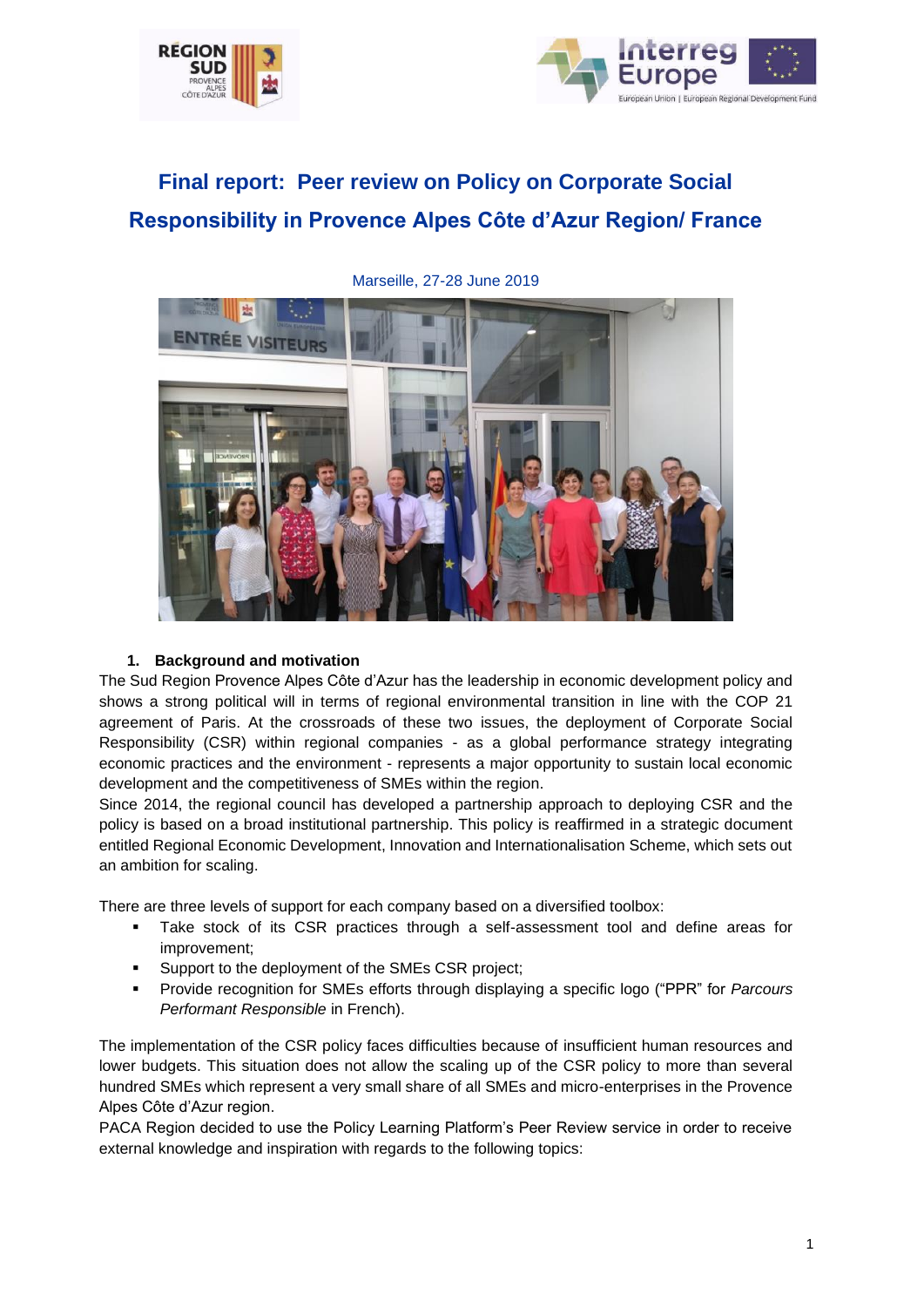



- **•** Scaling of involvement of companies in CSR without significantly increasing the budget;
- Benchmarking of Sud Region policy tools against tools used in other European regions;
- **Communication tools and strategies;**
- Approaches to evaluating CSR policy impact;
- **•** Integrating CSR in the ESIF funding.

## **2. Peer review participants**

The Policy Learning Platform engaged in a process of reaching out to potential peers from European regions both through the Interreg Europe network but also through the CSR Europe Business Network and the Association of Cities and Regions for Sustainable Resource Management (ACR+). As a result, peers from Denmark, Finland, Greece and Italy took part in the peer review and shared their experience. All four peers are involved in different Interreg Europe projects.

In addition to that the thematic experts also shared the experience of Interreg Europe "Road CSR" project through concrete examples from Cyprus and Extremadura, Spain.

| <b>Interreg Europe Team</b>                |                                |                                  |  |
|--------------------------------------------|--------------------------------|----------------------------------|--|
| Ms. Venelina Varbova                       | <b>Interreg Europe Policy</b>  | Thematic expert Environment      |  |
|                                            | Learning Platform              | and Resource Efficiency          |  |
| Mr. Ruslan Zhechkov                        | Interreg Europe Policy         | Thematic expert Environment      |  |
|                                            | Learning Platform              | and Resource Efficiency          |  |
| Ms. Elena Ferrario                         | <b>Interreg Europe Policy</b>  | Thematic manager                 |  |
|                                            | Learning Platform              |                                  |  |
| Mr. Thorsten Kohlisch                      | <b>Interreg Europe Policy</b>  | Project manager                  |  |
|                                            | Learning Platform              |                                  |  |
| Ms. Eilish O'Loughlin                      | <b>Interreg Europe Joint</b>   | Policy officer                   |  |
|                                            | Secretariat                    |                                  |  |
| <b>Peers</b>                               |                                |                                  |  |
| Ms. Iida Holck                             | Lathi University of Applied    | Project coordinator,<br>Interreg |  |
|                                            | Sciences, Hame Region,         | Europe project "SYMBI"           |  |
|                                            | Finland                        |                                  |  |
| Ms. Mette Hoj                              | North Denmark Region,          | Project manager and              |  |
|                                            | <b>Denmark</b>                 | environmental expert, Interreg   |  |
|                                            |                                | Europe project "CESME"           |  |
| Ms. Carolina Giraldo Nohra                 | Politecnico di Torino, Italy   | PhD Candidate, Interreg          |  |
|                                            |                                | Europe project "RETRACE"         |  |
| Ms. Sofia-Natalia Boemi                    | <b>Region Development Fund</b> | Dr. Environmental Engineer,      |  |
|                                            | of Central Macedonia,          | External Associate, Interreg     |  |
|                                            | Greece                         | Europe project "BIOREGIO"        |  |
| Sud Region and other regional stakeholders |                                |                                  |  |
| Ms. Emmanuelle Mandaron                    | Sud Region, SECIP              | Thematic Expert for CSR          |  |
| Mr. Gilles- Olivier Bernard                | <b>Sud Region</b>              | Director of the direction of     |  |
|                                            |                                | Economy (development and         |  |
|                                            |                                | financing of enterprises)        |  |
| Mr. Dominique Giabiconi                    | Sud Region, SECIP              | Thematic Expert for EC           |  |
| Mr. Laurence Gaubert                       | Sud Region, SECIP              | Thematic Expert for EIT/CSR      |  |
| Mr. Pascal Chazaud                         | Service provider               | Consultant, European Projects    |  |
| Mr. Gerhard Wolf                           | Sud Region, SECIP              | Thematic Expert for European     |  |
|                                            |                                | Projects                         |  |
| Mr. Laurence Greco Fortier                 | Sud Region, SECIP              | Deputy head of department        |  |
| Ms. Sandie Badel                           | Sud Region, SECIP              | Head of department               |  |

List of participants: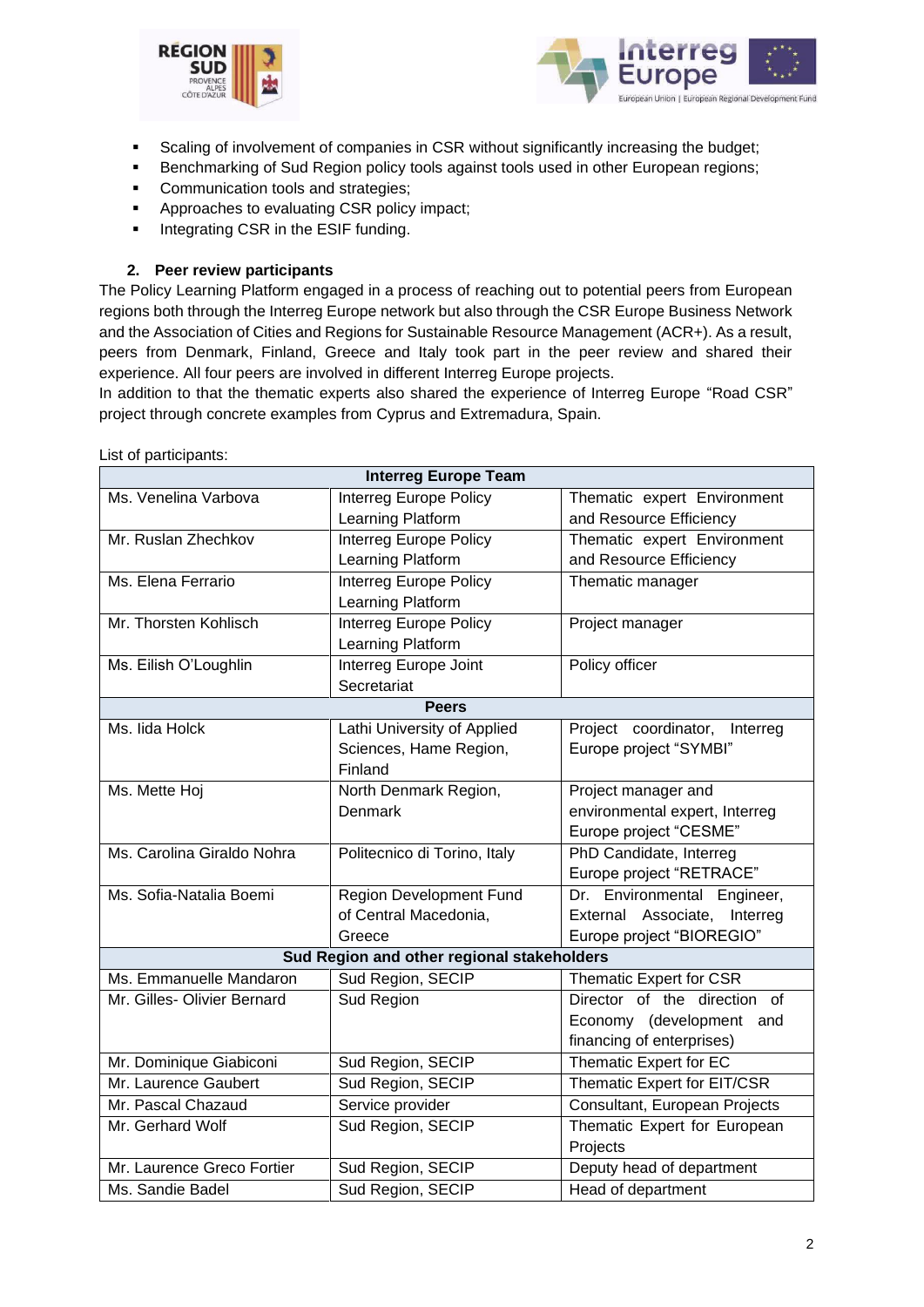



| Mr. Gravier           | Provence Alpes Côte d'Azur | <b>CSR</b><br>Thematic<br>Expert<br>for |
|-----------------------|----------------------------|-----------------------------------------|
|                       | Chamber of trades and      | Consultant of enterprises               |
|                       | crafts                     |                                         |
| Mr. Renaud Reynes     | ADEME<br>(French           | Thematic Expert for EC and              |
|                       | Environment and Energy     | <b>CSR</b>                              |
|                       | Management Agency)         |                                         |
| Mr. Frank Baudement   | Provence Alpes Côte d'Azur | <b>Thematic</b><br>expert<br>on         |
|                       | Chamber of trades<br>and   | environment                             |
|                       | crafts                     |                                         |
| Ms. Alexandra Rigo,   | Côte<br>Alpes<br>Provence  | <b>CSR</b><br>Thematic<br>Expert<br>for |
|                       | Chamber<br>of<br>d'Azur.   | Consultant of enterprises               |
|                       | Industries and Commerce    |                                         |
| Ms. Patricia Di Biase | Sud<br>European<br>Region, | NCP South France<br>Interreg            |
|                       | Affairs Directorate        | Europe                                  |
|                       |                            |                                         |

# **3. Main conclusions and recommendations**

# **3.1. Improving CSR governance**

# **The steps for good governance:**

- 1. Integrate CSR in strategic regional policy documents
- 2. Weave cooperation within the Regional Council across departments
- 3. Convince the policy makers for political support
- 4. Create a strong regional ecosystem
- 5. Anchor CSR in daily working practice
- 6. Develop a CSR pilot showcase project

## *3.1.1. Integrate CSR in strategic policy documents*

**WHY:** Integration will further raise the profile of CSR and its components and will make it easier to fund different actions from national and European funding sources:

Include references to CSR and its components into:

- Regional Development Strategy/Plan
- Smart Specialisation Strategy (more actions in CE, i.e. Industrial Symbiosis in the priority sectors in the region).
- **Regional Innovation Strategy**
- **EXECUTE:** Strategy for SME

## *3.1.2. Enhance internal cooperation within Sud Region*

#### **WHY:**

- To improve and leverage CSR implementation
- To improve the overall CSR awareness and trigger ideas for further integration and improved implementation.
- **HOW:** Tell success stories via internal newsletter or other communication means
	- Include relevant experts from other departments in the Steering Committee (as observers?)
	- Work jointly on a definition of sector specific 'green projects' obligation to use 30% of the regional investment funds for green projects as entry point

## **WHO:**

- **Transport and mobility**
- Waste management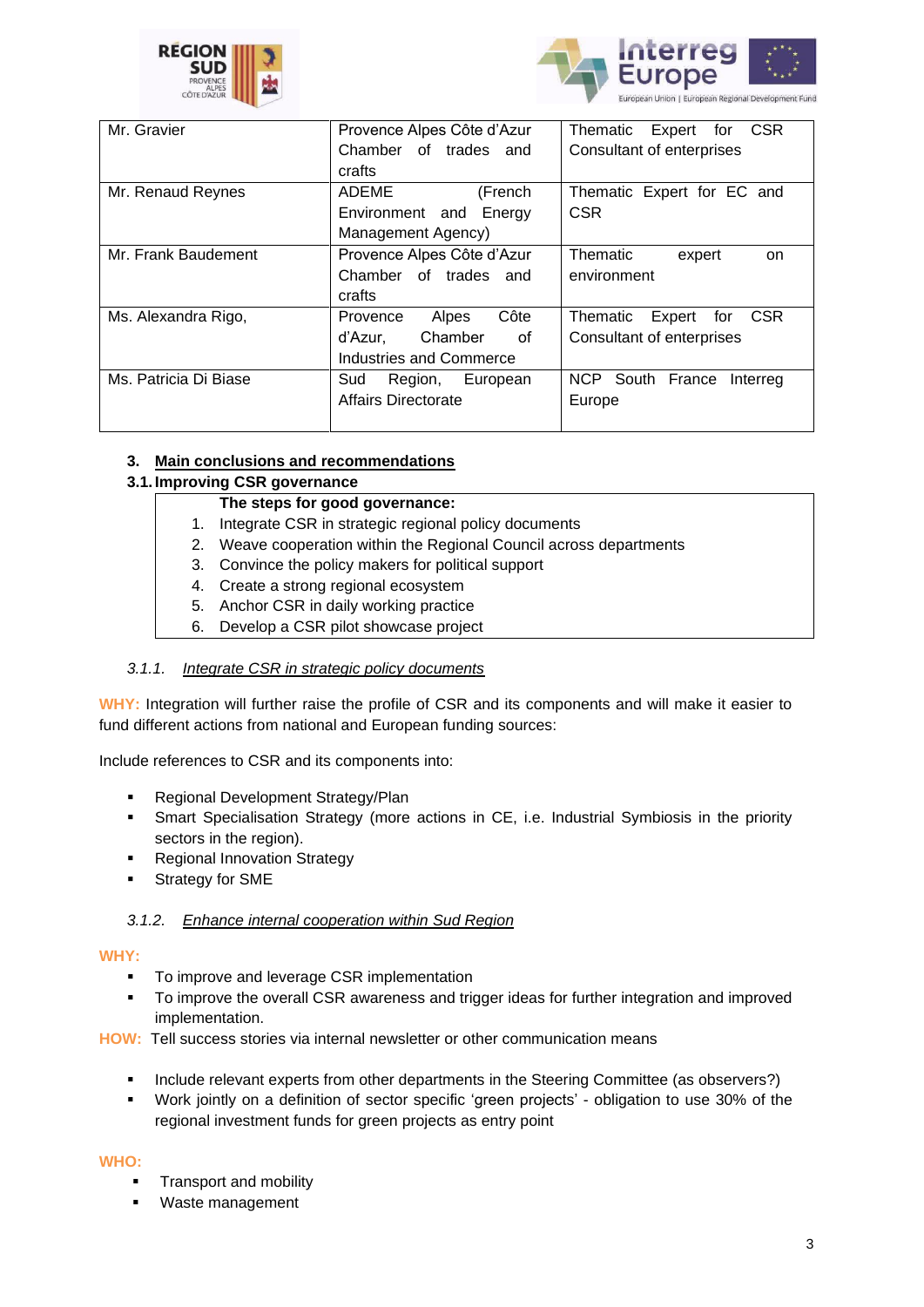



- **European department**
- **Financing**
- Strategic development

# *3.1.3. Convince the policy makers and buy-in for CSR*

- **WHY:** Political support for CSR is key to raising the profile of the CSR policy and actions, increasing funding and human resources invested in CSR
- **Give concrete examples:** show the benefits of CSR that are aligned with the top priorities of the Region:
	- **Economic: improved competitiveness**
	- Social: job creation, work satisfaction, improved communities, etc.
	- **•** Territorial: greener image of the region, etc.
- **Benchmark CSR performance** with other regions in France and abroad to trigger an ambition for excellence.
- **Communicate the road to CSR implementation:** progresses and obstacles hampering this development

## *3.1.4. Create a strong regional ecosystem by widening the CSR network*

## **WHY:**

- To bring new dynamics and additional leveraging of CSR efforts
- To trigger additional innovative ideas
- To allow the development and implementation of new projects and innovative approaches

#### **HOW:**

- **•** Some of the new partners could be included into the Steering Committee while others may participate only in technical committees (keep the CSR governance simple).
- New partners should be given a specific role in the framework of CSR policy implementation.

## **WHO:**

- **■** Universities,
- Chamber of Agriculture,
- Clusters (pôles de compétitivité)
- Sectoral associations, etc.

## *3.1.5. Anchor CSR in daily working practice of the partner institutions*

- **Increase CSR knowledge** and implementation capacities in the participating institutions is a pre-condition for this integration.
- **Extend the role of the CSR advisors/green mentors to multiple experts in the same** institution and integrating CSR elements in other expert roles (i.e. future industrial transition). The approach could be tested in one specific sector. This would significantly increase the number of 'CSR advocates' and help scaling up of the policy.
- **EXECTE 1** Take advantage of the CSR partnership agreement renewal to increase the integration of CSR language, actions and approaches in the daily practice of the partner institutions. The requirement for a 'concerted action between partners' could be an entry point and an opportunity for this.

## *3.1.6. Develop a CSR pilot showcase project*

**WHY:** So far CSR activities have not concentrated on one particular sector and its value chain. Therefore, it could be envisaged to implement a pilot project on CSR (or its components) in one particular sector.

#### **HOW:**

**.** If the sector is included in the RIS3 Strategy funding the action from ERDF will be easier.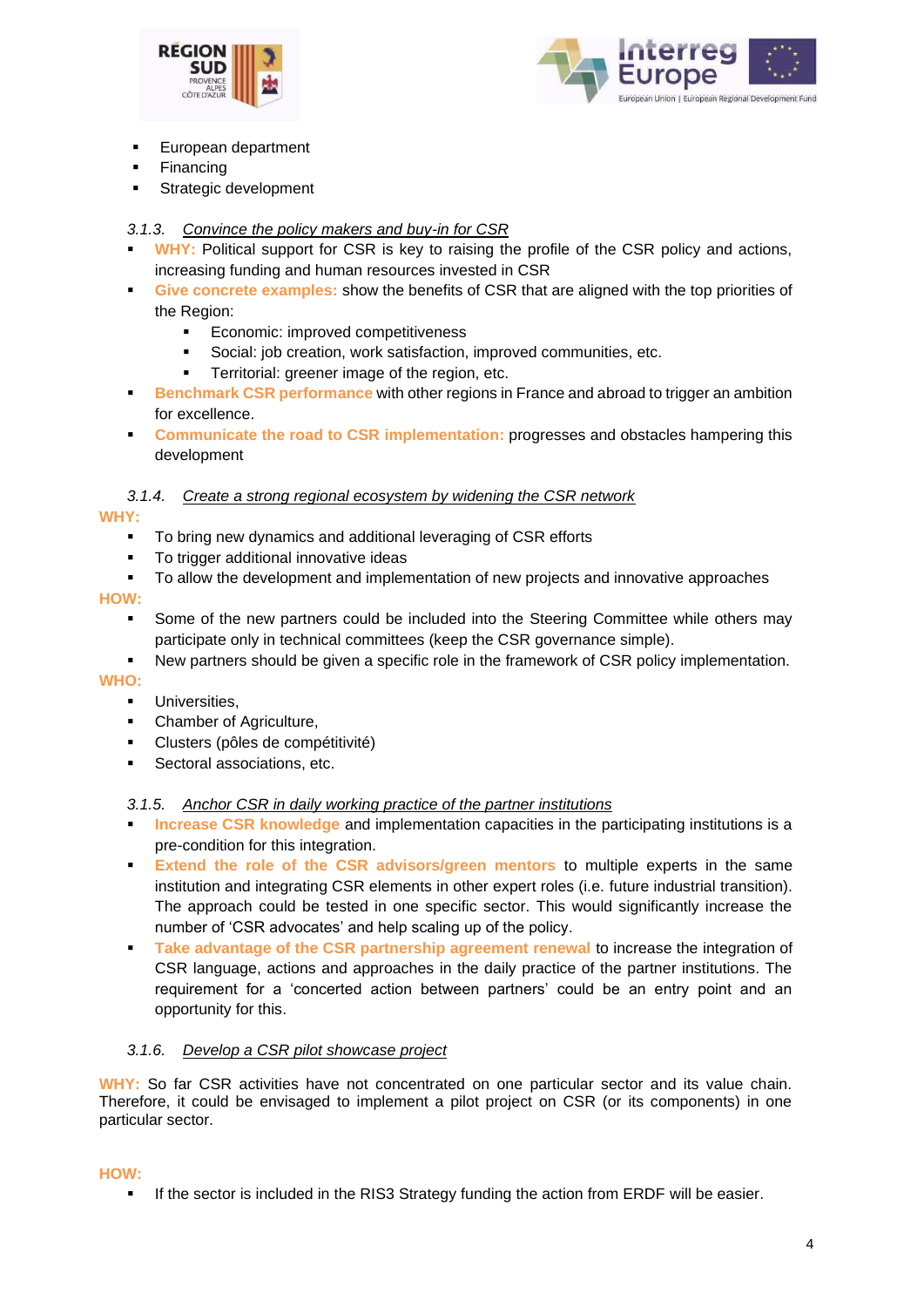



The pilot project could also build on the political ambition to use 30% of the regional investment funds for green projects.

# **3.2. Use ESIF funds for CSR and circular economy**

- *3.2.1. Mainstream CSR in ESIF programming*
- Place the components of CSR across different priority axes of the ERDF/ESF OP (It is not primordial to specifically use the term CSR as this may lead to 'locking' it under one axis and one TO which could be counterproductive):
	- Circular innovation, energy innovation (ERDF TO1 and its equivalent in the new ESIF legislation)
	- Resource efficiency and Industrial Symbiosis through the angle of improved competitiveness (ERDF TO3 and its equivalent in the new ESIF legislation)
	- **•** Training for CSR managers in companies (ESF)
- **Plan for pilot actions now: the current Operational Programme may allow support of some pilot** actions, notably in order to prepare the upcoming 2021-2027 OP. This could be done, for example, through Axis 1 Innovation and competitiveness of the Regional Operational Programme.
- **Introduce specific eligibility and ranking CSR criteria** in relevant calls for proposals

The mainstreaming of CSR could be done through several types of ESIF funded projects (supported under ERDF, ESF and even EAFRD)

- Types of projects include:
	- Screening on energy savings (TO4)
	- Projects on Industrial Symbiosis (TO3)
	- Screening and developing business models focusing on material and resource efficiency (TO3)
	- Matchmaking events
- The region could also envisage launching thematic CSR calls.

## **3.3.Support tools for CSR**

Consider revising the existing CSR self-assessment tools, which should be:

- user-friendly
- adapted to user's needs
- able to measure progress

It is important to clearly demonstrate the progress made as a result of CSR support actions in companies. This progress should be **visible** and **communicable**.

#### Good examples:

- **·** <https://www.csrkompasset.dk/> developed as a partnership between the Danish Business Authority, Nordic Council of Ministers and The Confederation of Danish Industry
- EcoCompass are the cities of Helsinki, Espoo, Vantaa and Kauniainen, as well as HSY, HSL and Helen.<https://ekokompassi.fi/en/>
- ORSE CSR self-assessment tool for companies, Extremadura region (Spain): a free and voluntary tool for those companies wanting to improve their competitiveness by implementing a social responsibility strategy. www.rsextremadura.juntaex.es

#### *Training programme for CSR managers*

**•** Sud Region together with its partners (university or another institutions) might consider developing a training programme for CSR managers following the practice in Cyprus.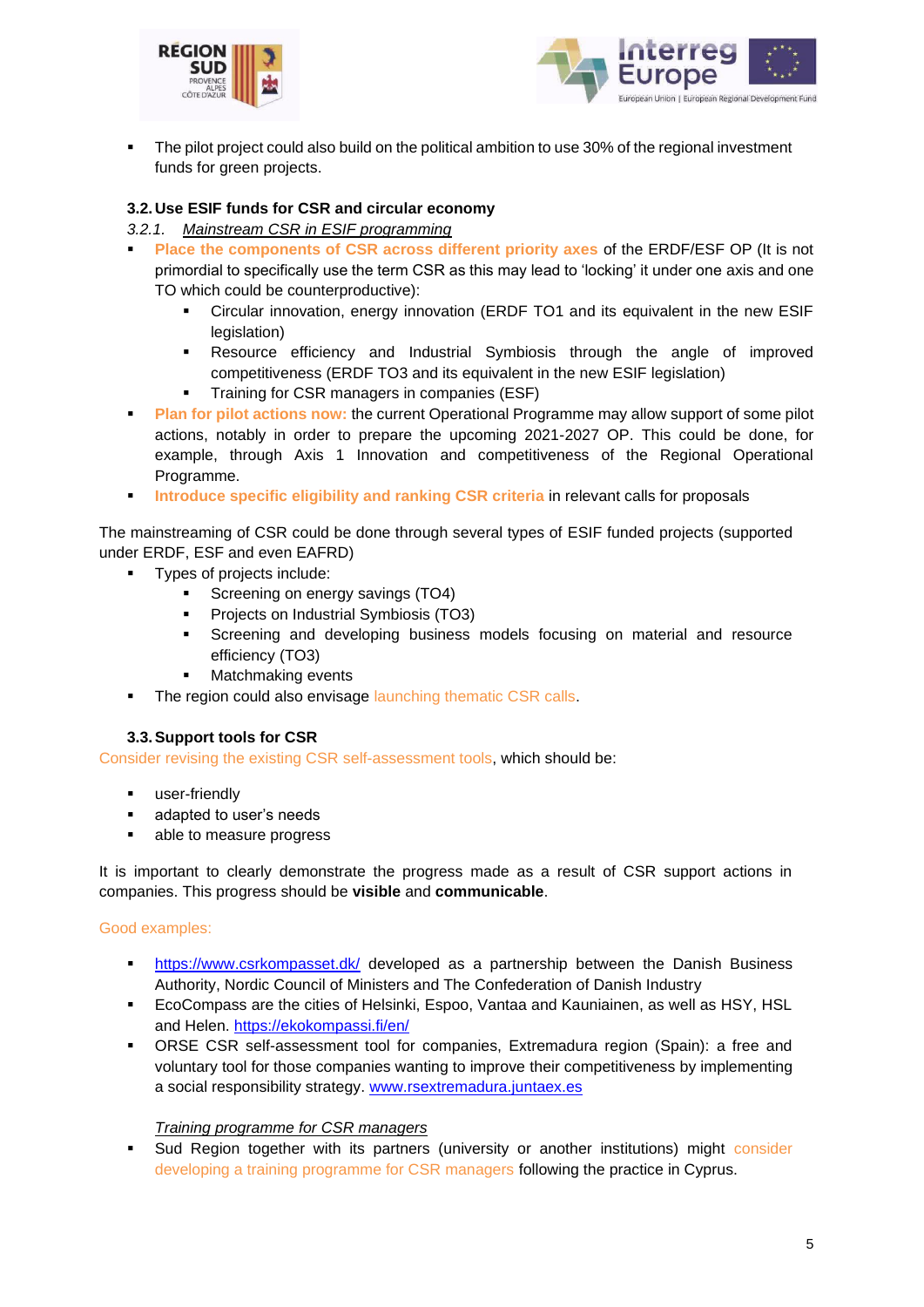



- The programme could be tested on a sectoral basis and would require an adaptation of the curriculum and the approach depending on the sector
- The programme might be funded from the ESIF funds.

# **3.4. Communication strategy**

## *3.4.1. Sharpen the communication:*

- Prepare an overall CSR communication plan (objectives, actions, results foreseen, roles and tasks, etc.) designed by the technical committee and including companies
- Always emphasise the following messages:
	- **Being a part of CSR is being ahead of the curve**
	- Being a part of CSR makes you gain a competitive advantage
	- Create one common platform (website) unifying different ones.
- Make communication more focused on concrete results, success stories, positive competition, benchmarking against other regions.
- Make promotional materials sharper (shorter professional videos, dedicated newsletters, ...)
- Have a differentiated approach to those who know about CSR and those with limited knowledge.

## *3.4.2. Scale up participation*

Adopt a combination of measures and approaches:

- Continue what you are doing!
- Start with small scale actions when working with newly engaged SMEs, then increase gradually towards full commitment of the enterprises.
- Put the focus on small actions forward (e.g. hashtag #mysmallthing).
- Propose innovative ways of getting together: (e.g. CSR morning cafes, "bring your SME friend"- CSR events).
- No matter how innovative the communication is, the CSR uptake is proportionate to the financial and human resources invested in the deployment of the regional CSR policy. Therefore, more resources are needed within the partner organisations.

## **3.5. CSR impact evaluation**

*3.5.1. A simple and efficient monitoring system:*

- Develop a simple monitoring system with output, outcome and impact indicators and focus on the progress on CSR.
- **Example 1** Differentiate between monitoring systems for bigger companies and small and micro enterprises.
- Make a link between the measured indicators and the impact on the territory in order to increase the political support.
- Combine monitoring with developing a database of case studies and inspiring good practices from the region. Through the case studies, illustrate the steps/process including the increase of investments in CSR core themes. Illustrate it further through highlighting impact on competitiveness (savings, improved image, relationship with suppliers) and social (job creation, motivated personnel, better relations with community).

# **3.6.CSR-related labels and brands**

*3.6.1 A sparing use of existing brands and labels*

- Continue using the very simple brand/logo (PPR) rather than a new label (too many labels kill the label)
- Increase the PPR logo effectiveness through wider communication.
- Strengthen the uptake of the standard and easily recognisable existing EU labels (EU Ecolabel) and certification schemes (EMAS) in the region. This would be fully in line with the efforts of the European Commission and hence it would probably be possible to attract ERDF funds.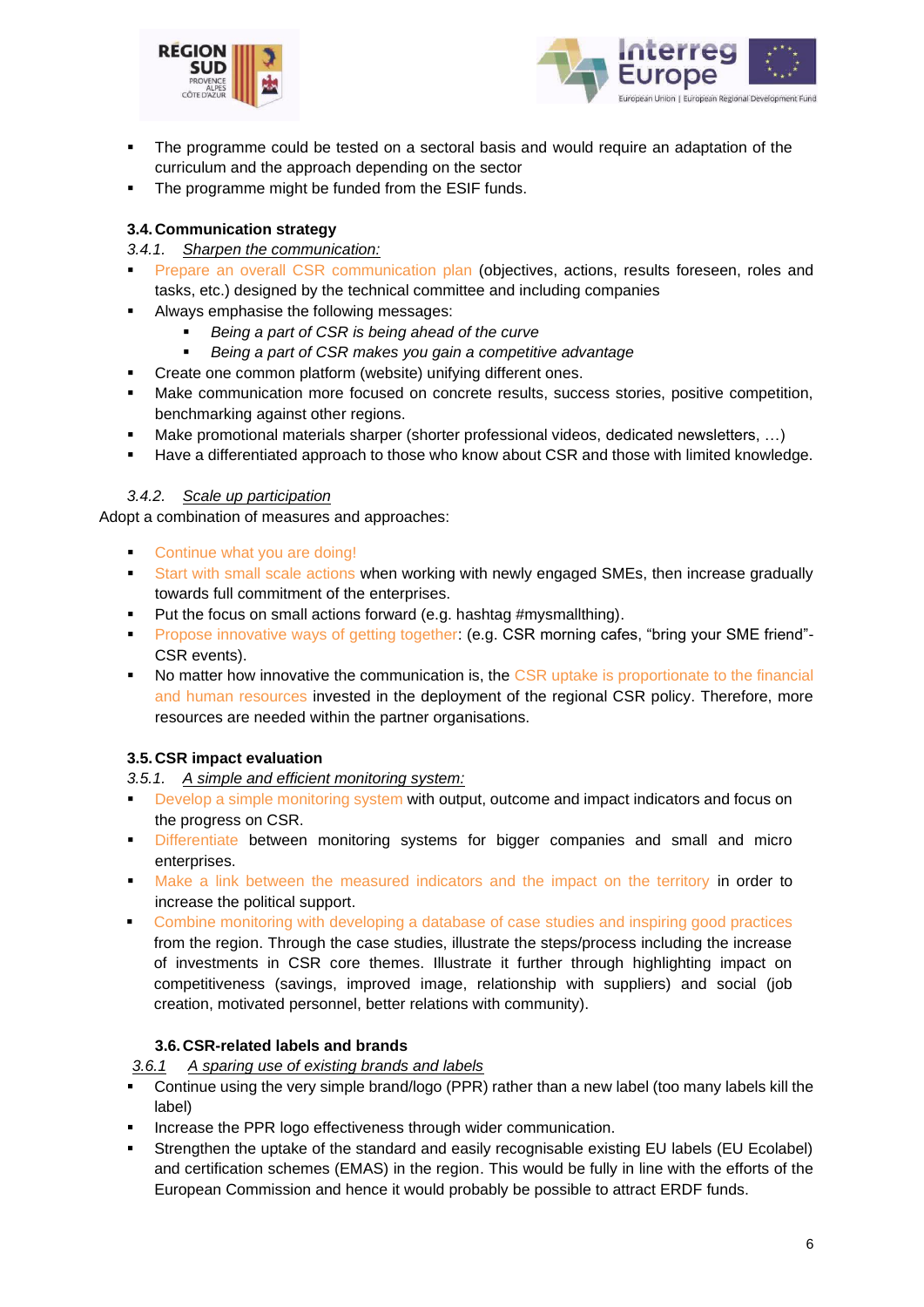



#### **4. Follow up – planned actions**

### **Cross-cutting actions:**

- $\checkmark$  Sud Region will send out the results of the peer review to all stakeholders which have been involved in CSR implementation. These results will also be presented during the next steering group meeting, where also the governance structures will be discussed.
- ✓ Sud Region will also analyse the tools mentioned by the peers to see if they are applicable for the region or if they can be used as an inspiration for further tool development
- $\checkmark$  Further, Sud Region would like to stay in touch with the peers to exchange on more concrete topics and ideas we gained from their approaches. It would be possible to connect with them via video conferencing.

*NB: As a next concrete step, we will be partner in a new Interreg Europe Project on Circular Economy with our peer form Finland. The project, selected in the fourth call is focused on "Citizen involvement in circular economy implementation" (CECI). Our first interregional meeting in Finland hosted by Lahti University of Applied Science will take place the 3th and 4 th of December.*

Of the main different topics and specific recommendations of the peer review, we want to highlight some of them which seem to us **quite feasible to be implemented in the short term**:

#### **Improve the CSR governance**

- a) In the framework of the renewal of the partnership agreement on CSR:
- Enlargement of CSR partnership: Mobilise new partners (Universities, Chamber of Agriculture, Clusters (pôles de compétitivité), sectoral associations, etc.) within CSR governance (beyond those already convinced by the interest of investing in such a partnership); The Chamber of Agriculture will be associated to the next technical meetings among stakeholders in order to prepare in a medium term the integration in the steering committee. Meanwhile, they agreed to promote the CSR-and Circular economy measures et tools among their members in the agricultural sector.
- **Engage partner institutions in promoting the development of CSR skills and the integration of** CSR issues into the professional practices of their employees, and more particularly those in direct contact with companies in the regional territory. At the end of September 2019, the steering committee decided to integrate in the new partnership agreement a clear commitment of each stakeholder to promote and disseminate the concept of CSR inside its own Institution.
- The initial idea of stakeholder' staff training organised by the region authority was abounded because staff training remains an internal competence of each organisation. Each stakeholder will choose the appropriated forms and methods and train their staff on this issue. The objective is that the knowledge and awareness about the added value of CSR policy trickle down as much as possible in the daily professional practice of all staff members and will not be limited only to the activities of the single staff member officially dealing the CSR issues in the stakeholder organisation.
- b) In the framework of the links between the Region and the entire ecosystem of support for SMEs in the regional territory (support networks, consular chambers, clusters, etc.): propose the implementation of a system aimed at integrating CSR into the daily practices of company support workers. In this way, companies would be supported, from their creation - and well beyond - in new economic approaches, by responsible and sustainable performance.
- c) Internal communication (across all services): Within the regional institution there is already an internal project group mobilising around ten departments around CSR and Circular economy themes; the aim will be to mobilise the services of other Directorates more widely, by using their obligation to have 30% of their funding earmarked for so-called "green" projects. Since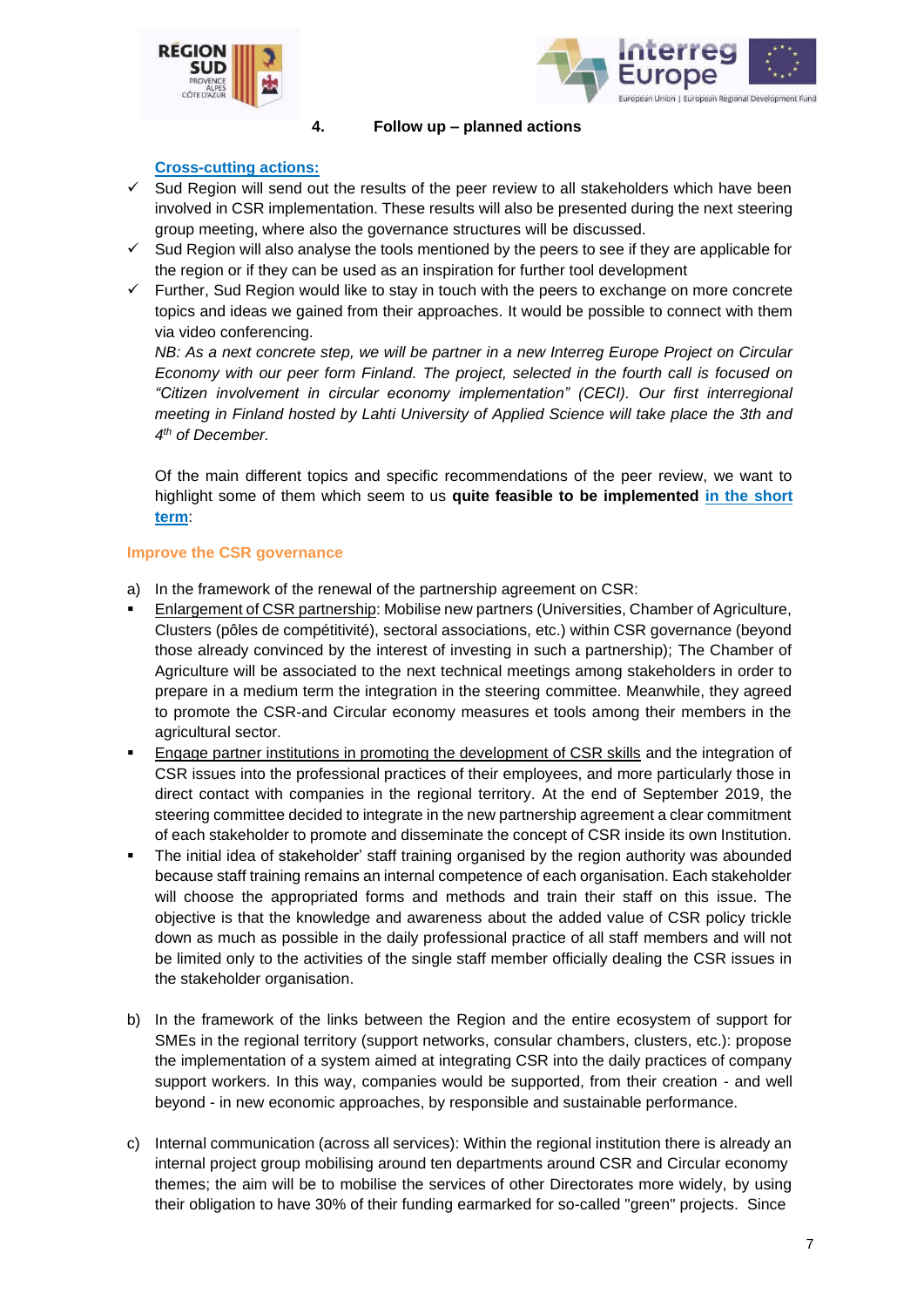



the peer review internal information meetings specially dedicated to the presentation of the different policy measures on CSR, circular economy and industrial symbioses have been set up with the departments of transports, bio-diversity, agriculture, sea, the department dealing with all strategic economic sectors as well as the department for financing of enterprises. They agreed on more transversal cooperation among departments to identify in advance feasible projects on ecological transition as well as to use the expertise of our unit to promote and introduce different CSR/CE measures to increase the number of so called "green" projects.

d) Concerning the regional policy in favour of SME'S in the field of commerce, arts and handcraft a new modified framework of intervention is foreseen from 2020 on. In coordination with the Chamber of Commerce and Industries and the Chamber of Arts and Handcraft, short trainings (one day) on CSR, sustainable development and ecological transition will be obligatory for all local enterprises who want to benefit from regional funds and training programmes to gain in competitivity and economic performance. In order to adopt concrete measures against climate change and to foster the political ambition to use 30% of the regional investment funds for green projects an experimentation will offer higher regional investment grants (with bonification) if the investments of the local enterprise are specially dedicated to sustainable development or ecological transition measures focusing on material and resource efficiency or waste reduction.

## **Support tools for CSR**

To enable companies to visualise their progress and enhance this progress, a revision of the existing CSR self-assessment tool is foreseen in order to be:

- more user friendly and adapted to user's needs
- able to measure and visualize the progress on CSR of the engaged companies. The following examples shared by the peers could be taken into consideration:
- <https://www.csrkompasset.dk/>
- <https://ekokompassi.fi/en/>
- [www.rsextremadura.juntaex.es](http://www.rsextremadura.juntaex.es/)

#### **Communication strategy**

Different means are foreseen to build up a communication plan to give a clear and unified vision of the partnership actions on CSR in the region:

- Set-up of a unique website on CSR
- Structuring of communication around the pre-existing PPR logo to identify initiatives or schemes aimed at encouraging the involvement of very small and medium-sized businesses in an ecological, energy and economic transition process for companies
- Collection and dissemination of the views of companies engaged in the theme "What has CSR brought to my company?"
- The envisaged communication strategy may include a particular section on "internal" communication and promotion.

This collection of views/quotes/examples could be integrated into the official monitoring process used to measure CSR progress. Such content can be exploited for dissemination, even if it cannot be easily aggregated in quantitative terms.

**Other recommendations will need more time to put forward and could only be tackled in the medium term:**